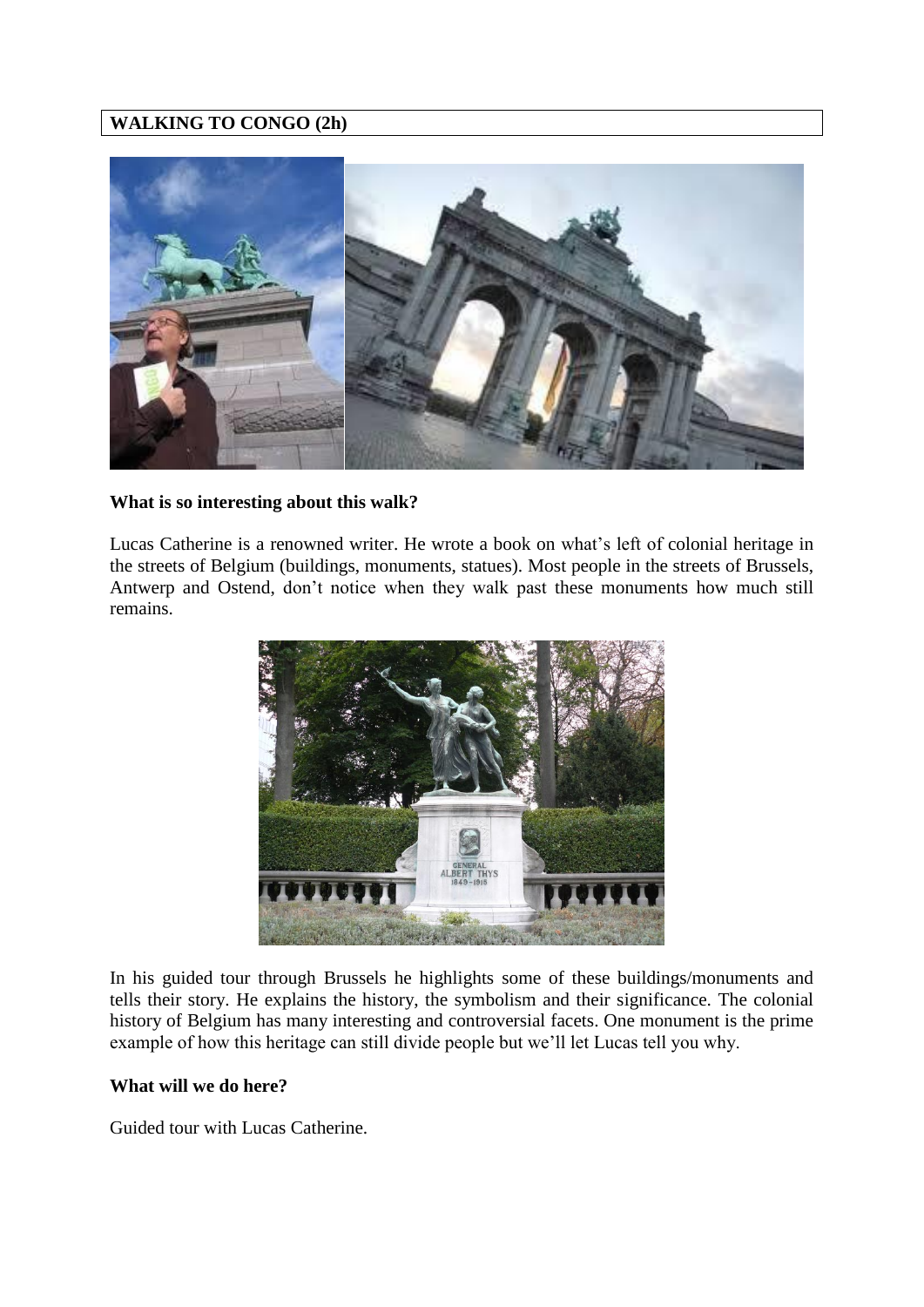# **FORTRESS LONCIN (2h)**



### **Historical background of the monument/site:**

The fortress of Loncin is one of 12 fortresses around the city of Liège. The Belgian defensive strategy during WW I was focused on 3 strongholds; Namur, Antwerp and Liège. Liège was the first Belgian city to be attacked by the German army. The siege of Fortress Loncin lasted for 8 days, in which the fortress was hit with over 15.000 grenades.

It is at Loncin that the famous howitzer, Big Bertha, earned its reputation. On August  $15<sup>th</sup>$  a Big Bertha shell hit the ammunition storage of fort Loncin. The fortress was nearly completely destroyed and 111 soldiers died. 36 of them are still buried under the ruins. The Big Bertha's were later on used against other fortresses like the ones in Antwerp, Namur and even Belgrade in the 1915 offensive.



### **What is so interesting about this site?**

It is one of the main WW I 'attractions' in the French speaking part of Belgium. It is a symbol of the Belgian armed resistance during the first months of the War. On 7 August 1914 the city of Liège was the first foreign city to receive the French *Légion d'honneur* because of its courage under fire.

### **What will we do here?**

We will participate in a guided tour.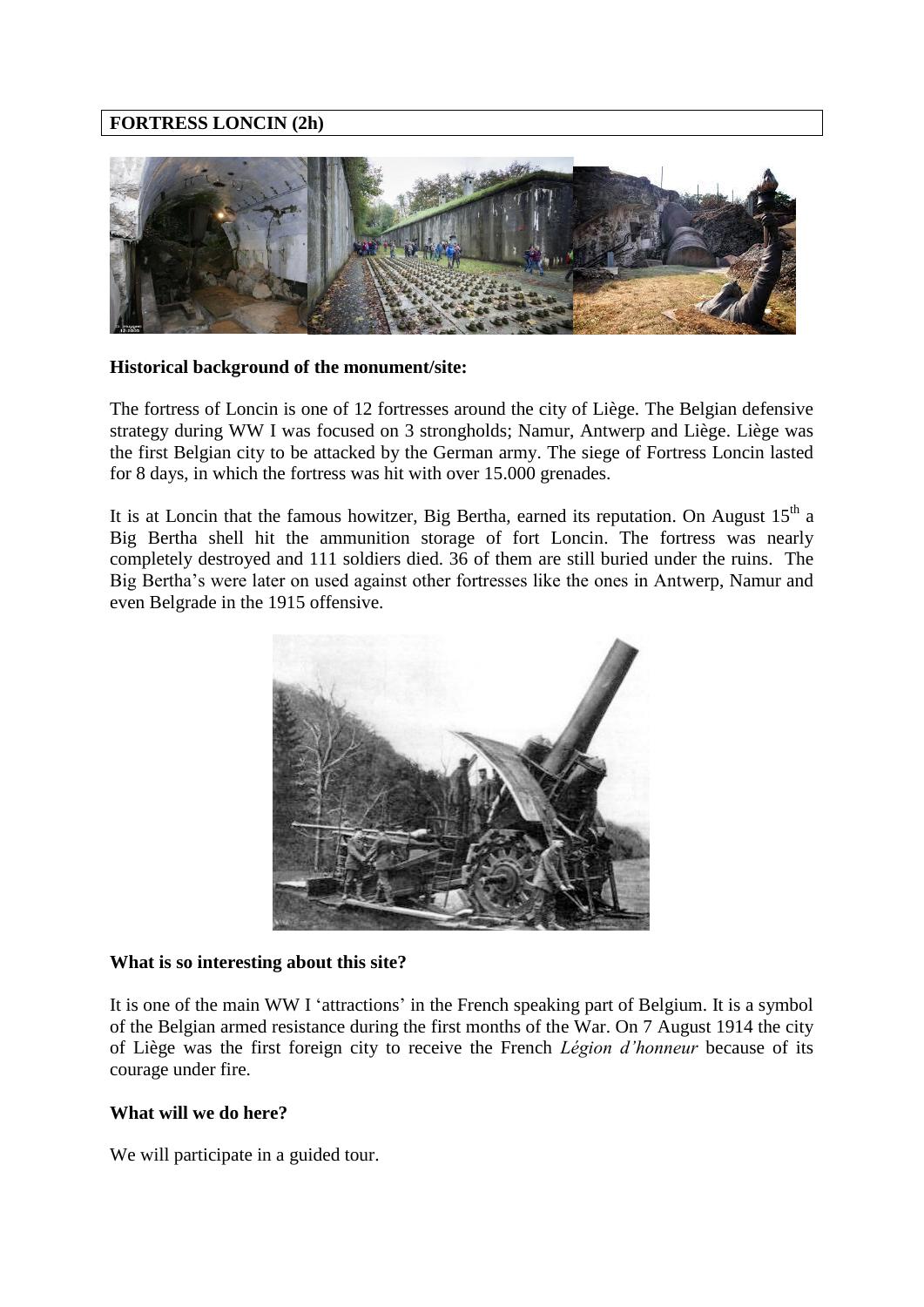## **DINANT**



#### **Historical background of the monument/site:**

At the onset of World War I, Germany invaded Belgium in order to rapidly capture Paris and destroy the French armies. The most direct route to Paris passed through a small town called Dinant. A fierce battle was fought between the French and advancing German army. The German army assumed that there were resistance fighters in the town and on August  $23<sup>rd</sup> 1914$ they rounded up the entire civilian population of Dinant. 674 Citizens -men, women and children- were massacred. Over a thousand houses and buildings were burnt down. The town was devastated. After the war, Dinant, together with 6 other Belgian towns were similar facts occurred, were recognized as 'Ville Martyr' (Martyr Town).

#### **What is so interesting about this site?**

*Re-enactment:* It is a whole different way of commemorating. In 2014, the town, together with two historians and a choreographer directed a theatre piece, re-enacting the events of 23 August 1914. Most actors were ordinary people living in Dinant and the surrounding towns.

*Monument of the dead.* They built a new monument, a 100 years after the war.

*Monument to Charles de Gaulle*. Apparently de Gaulle, as a soldier during WW I, was injured on a bridge in Dinant. The town erected a monument in his honour but also expresses the gratitude of the people of Dinant towards the French army who came to their rescue.

#### **What will we do here?**

Visit of several historical spots in town, related to what happened in 1914 and the commemoration in 2014. Our guide for the afternoon is Bruno Mathelart, the artistic director of the re-enactment event that took place in august 2014. After our visit we go to city hall for some pictures on the commemorative events and a drink, offered by the town's mayor.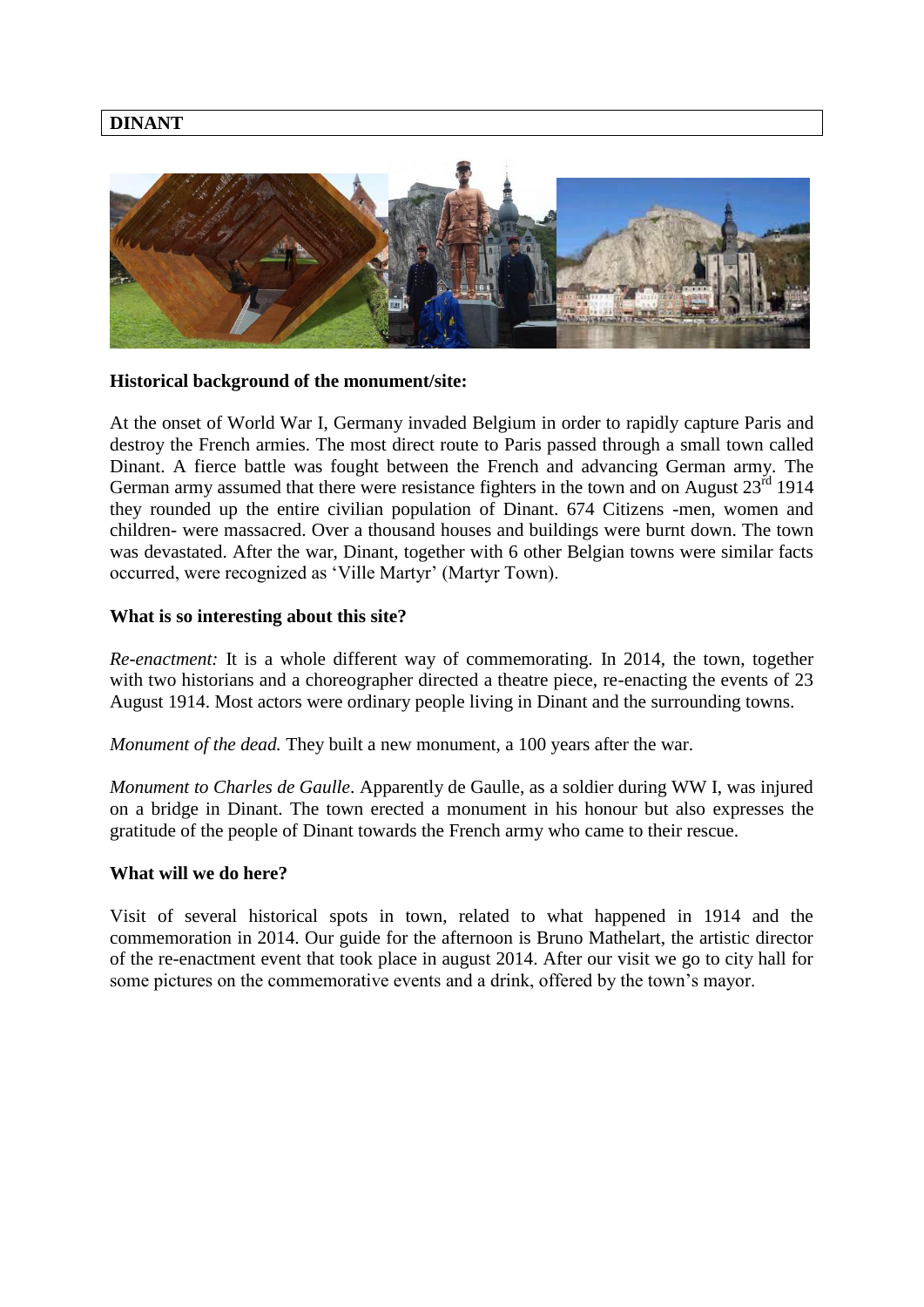# **MUSEUM ON THE YSER (2h)**



### **Historical background of the monument/site:**

The Yser Tower is a memorial and museum. The memorial commemorates the Belgian, and particularly Flemish, soldiers killed on the Yser Front during World War I and is an important remembrance site for the Flemish Movement.

The first Yser Tower was built in 1930 by an organization of Flemish war veterans and was given an inscription: AVV-VVK (All for Flanders – Flanders for Christ). It quickly became a symbol of the Flemish hardship in the trenches of the First World War. After the Second World War, it was considered a symbol of the collaboration. In 1946 the Tower was blown up, the perpetrators were never caught. Several years later the tower was rebuilt, taller than the first one. With the remains of the old one, the PAX-gate was built.

In preparation for the centennial, the Flemish government identified this monument/museum as one of 5 strongholds in the commemoration. The museum received extra funding for renovation of the site and the exhibition.

### **What is so interesting about this site?**

It is a monument and a museum. As a monument it is adopted by the Flemish Movement and the peace movement. As a museum, it combines three narratives:

- The history of the First World War
- The history of the Flemish Movement
- A message of peace

### **What will we do here?**

The curator, a young historian, will brief us on the how, when and why of the site. We will conduct a free visit of the museum, followed by a Q&A session.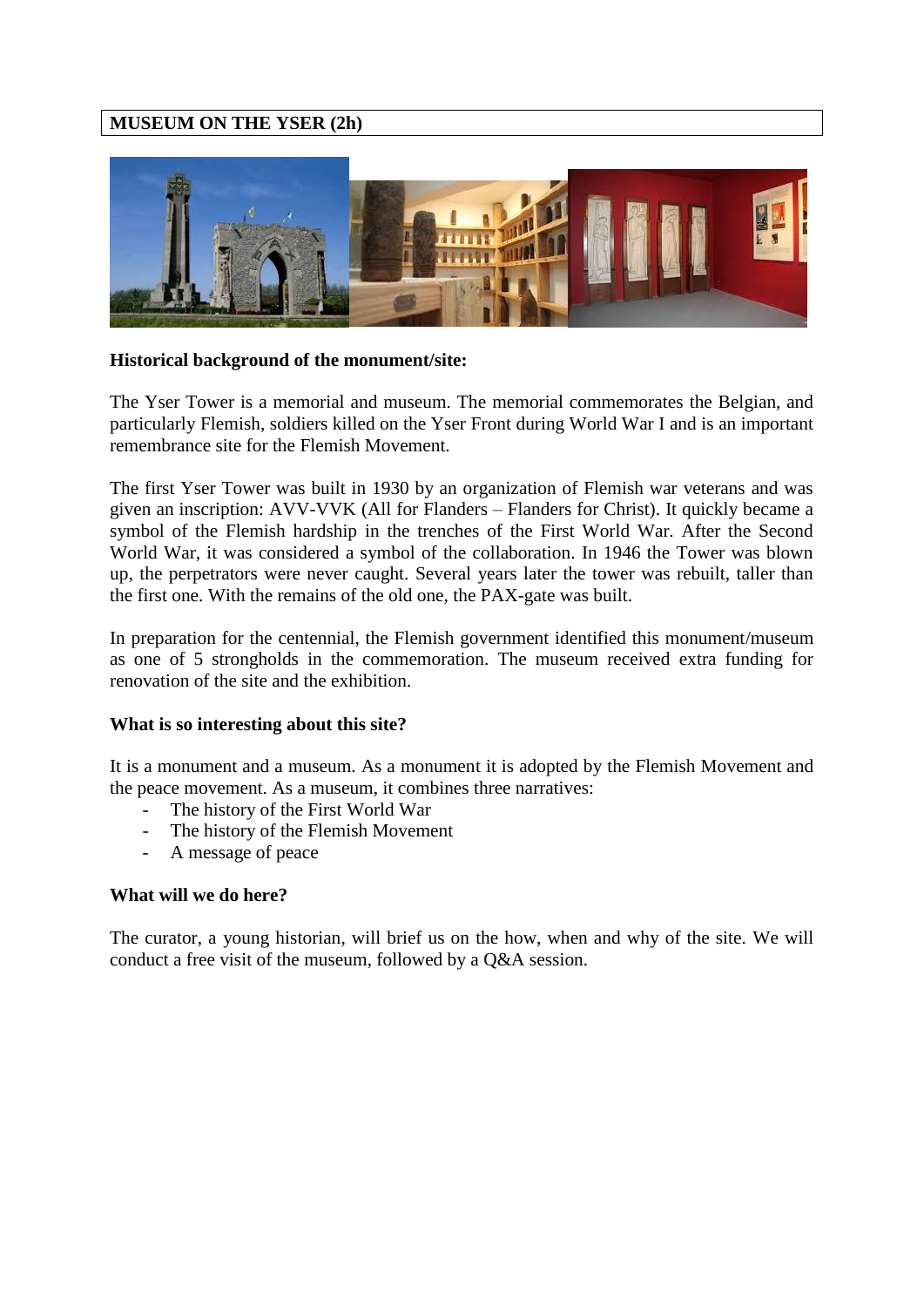# **IN FLANDERS FIELDS (2h)**



### **Historical background of the monument/site:**

The In Flanders' Fields Museum is devoted to the study of World War I and occupies the second floor of the Cloth Hall in Ypres. The building, just like the city, was almost completely destroyed by artillery fire during the First World War and has been reconstructed.

In preparation for the centennial, the Flemish government identified this museum as one of 5 strongholds in the commemoration. The museum received extra funding for a complete renovation of the exhibition.

### **What is so interesting about this site?**

Two years ago the museum had the chance to completely reinvent itself and completely change its narrative if it wanted to. This museum is a very good example of how the memory of the First World War is kept alive today.

It carries the heavy responsibility, and sometimes burden, of being the ultimate museum when it comes to the First World War in Belgium. It wasn't unusual to see people queuing to visit the museum last year. Before the renovation it was a museum that focused on one battlefield of the War but now it doesn't have that luxury anymore. How does it cope with that responsibility?

It is a very modern and interactive museum. As a visitor you get a bracelet that helps you identify with a victim of the War throughout different stations in the exhibition.

### **What will we do here?**

- 1. An introduction on the philosophy of the museum by one of their educational workers (45min)
- 2. A visit of the exhibition (1h), free visit
- 3. Q&A (30min)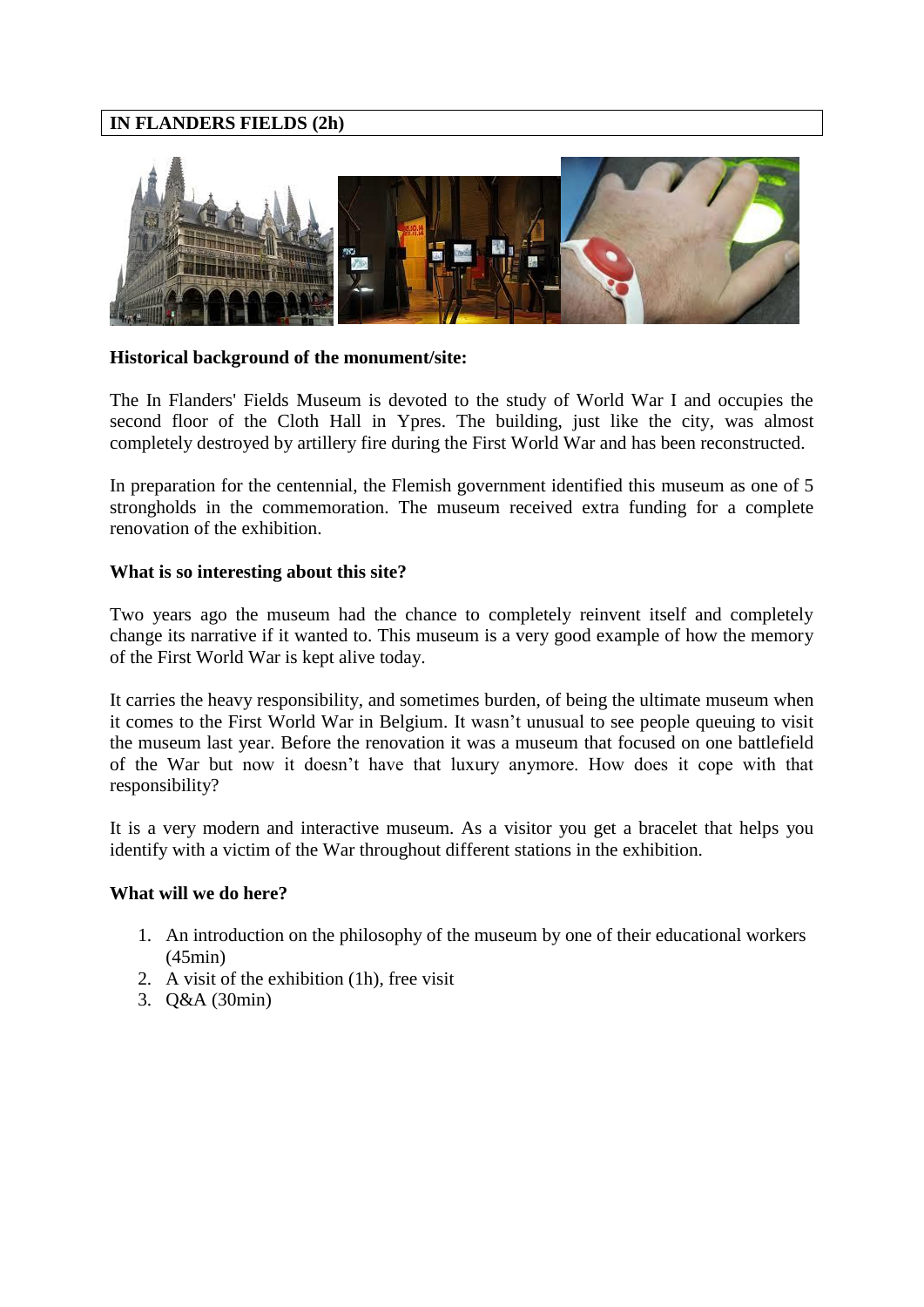# **WORKSHOP: COMING WORLD REMEMBER ME (1,5h)**



### **Historical background of the art workshop:**

From 2014 to 2018 thousands of people from Belgium and the rest of the world will take part in the moulding of 600,000 sculptures out of clay. Each sculpture represents one of the 600,000 victims who lost their lives in Belgium during the First World War. After being baked in the oven, all the sculptures will be identified by a dog tag, the universal system of identification used for soldiers. On this dog tag we will put the name of one of the victims mentioned on the 'The Name List' which is composed by the In Flanders Fields Museum in Ypres. Each dog tag will also bear the name of one of the makers. Hence different generations and nationalities will be united in the commemoration.

In the spring of 2018 the sculptures will be arranged on one of the most hard-won places of WWI: the no man's land of the frontline around Ypres. The clay sculptures will receive their place between two large sculptures made by artist Koen Vanmechelen. The impressive art work Coming World Remember Me will remind us of the uselessness of war: yesterday, today and tomorrow.

The start of this project begins with the heart and soul of the work of artist Koen Vanmechelen and curator Jan Moeyaert. This project is commissioned by the provincial administration of West Flanders as part of their commemoration project 'Gone West/Reflections on the Great War'.

#### **What is so interesting about this site?**

It is hands on remembrance. The participants of Memory Lab will be contributing to the commemoration of the First World War in Belgium.

#### **What will we do here?**

Each participant will create its own statue.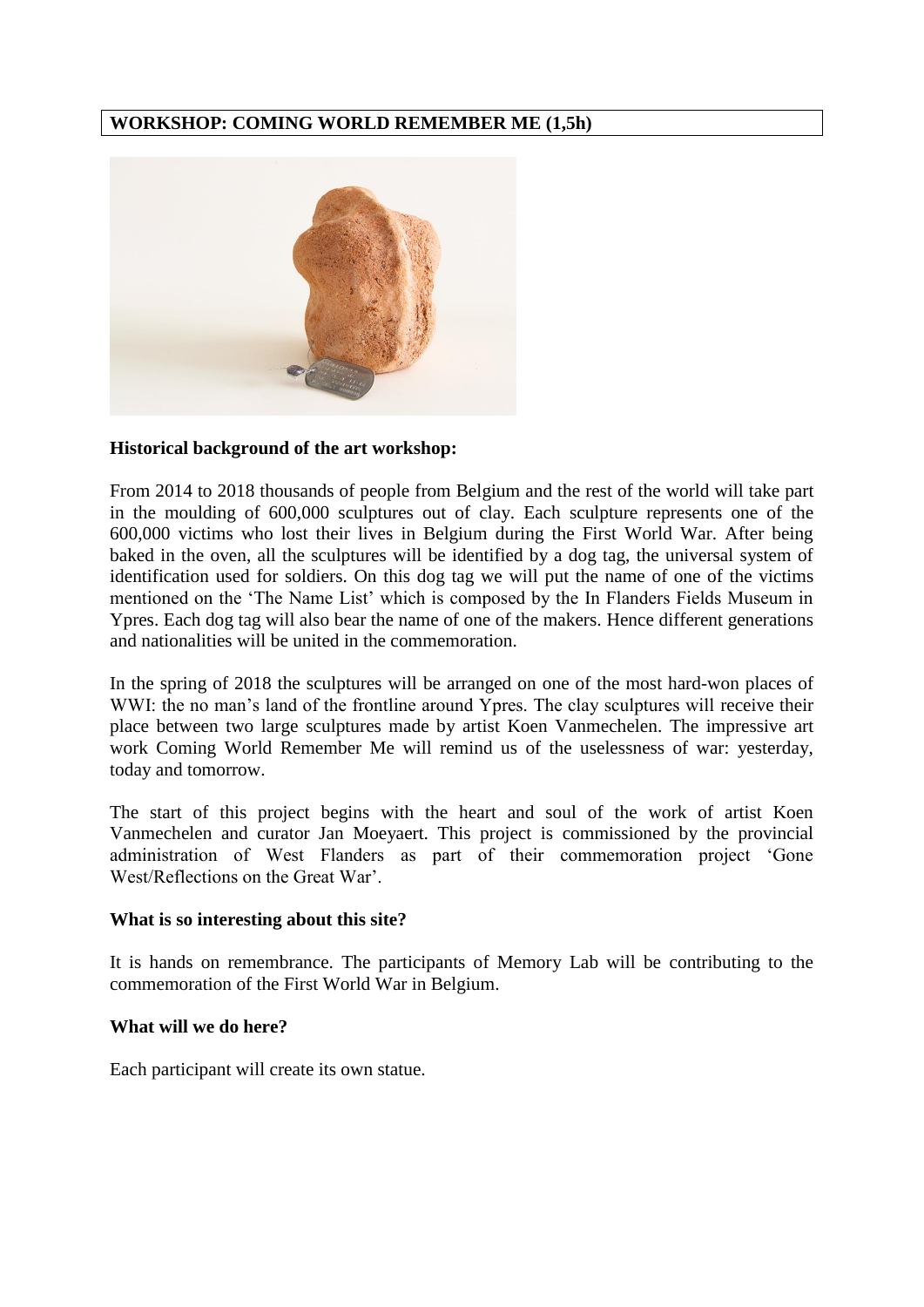# **LAST POST**



### **Historical background of the monument/site:**

The Menin Gate is a city gate of the city of Ypres and was built by the British in 1927 to commemorate their fallen soldiers. The Menin Gate has the names of 54.896 missing Commonwealth soldiers engraved in its walls. It soon became clear that, although the walls of the gate are impressive, they were not big enough to fit all the names of the missing. All those who went missing after 15 August 1917 are commemorated at other monuments and Tyne Cot Cemetery, the biggest Commonwealth cemetery on the European continent, a couple of kilometres from Ypres.

## **What is so interesting about this site?**

Every night, at 8 pm, traffic through the Menin Gate is stopped for the Last Post ceremony. This ceremony is held to commemorate the Commonwealth soldiers that lost their lives during World War I. The ceremony was first held in 1929 and continued to be held, every night, ever since, with the exception of the years 1940-1944. Where there used to be hardly any participants, you now have to arrive nearly 1 hour in advance to have 'a good spot' for the ceremony.

### **What will we do here?**

Take part in the ceremony.